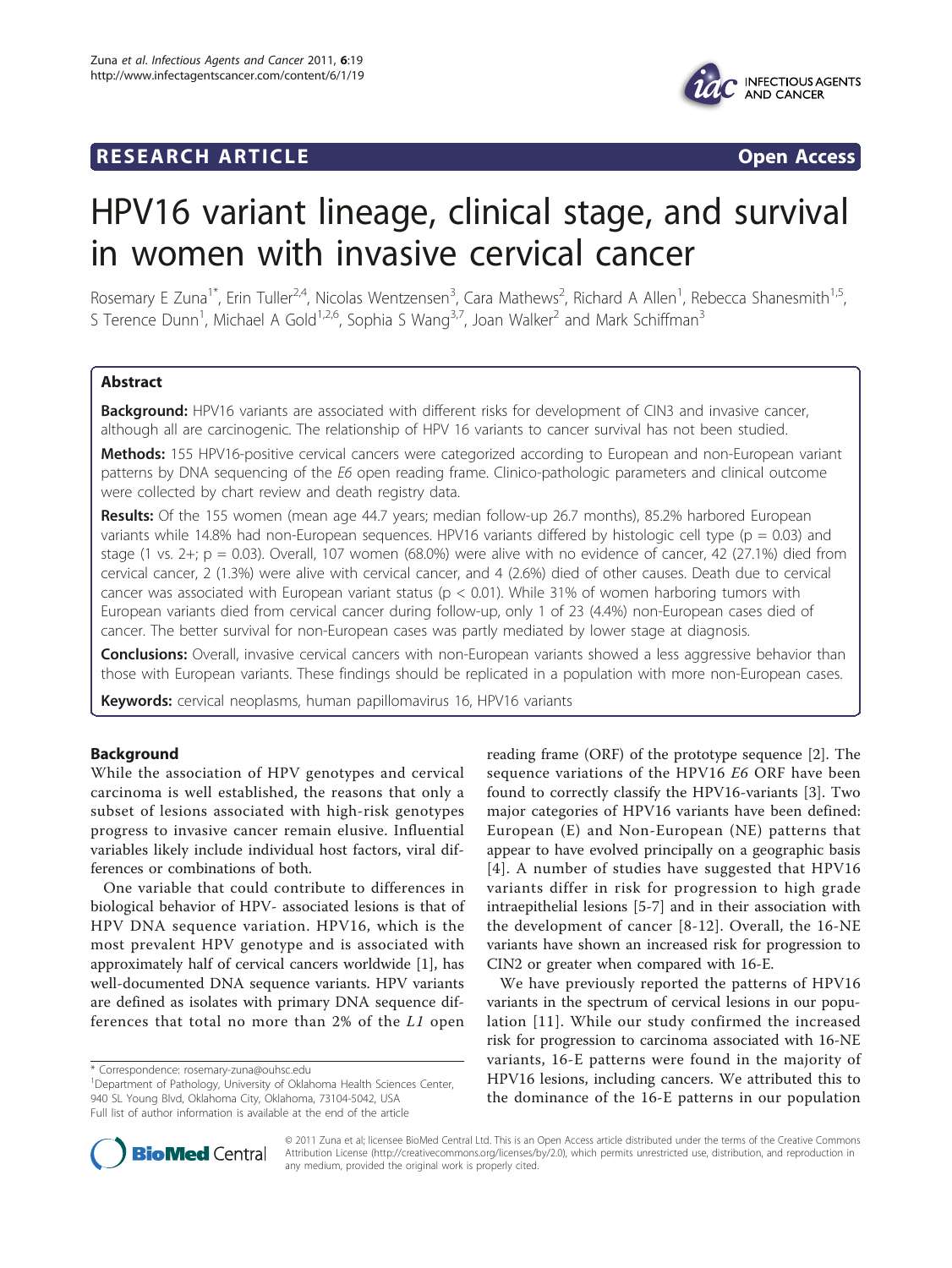and to the fact that all major variant categories can be found in cancers.

In this follow-up study, we address the question of whether HPV16 variant status influences clinical patterns and/or prognosis in fully evolved cervical cancers. We performed a cross-sectional analysis of the clinicopathologic characteristics of an unselected, prospectively accumulated population of women with HPV16-positive invasive cervical cancer from the central United States. The tumors were categorized according to histologic cell type and HPV16 variant category. We also correlated the clinico-pathologic characteristics and clinical follow-up with HPV16-variant category in an effort to evaluate the possible association of the HPV16 variants with clinical behavior in cervical cancers.

A similar analysis was performed for the largest subpopulation, i.e., HPV16-positive squamous cell cancers harboring European variants, in an effort to identify differing patterns of biologic behavior within sub-lineages of this dominant category.

#### Results

#### Patient Demographics

The population of 155 women with HPV16- associated cancers had a mean age of 44.7 years  $\pm$  1.0 (SEM), ranging from 20-76 years. Median follow-up was  $26.7 \pm$ 24.5 months (mean =  $31.5 \pm 2.0$  months). Overall, 107 women (68.0%) were alive with no evidence of cancer, 42 (27.1%) died from cervical cancer, 2 (1.3%) were alive with cervical cancer, and 4 (2.6%) had died of other causes. Of these cases, 132 (85.2%) harbored 16-E variants while 23 (14.8%) had 16-NE patterns (AA =  $17$ ) cancers,  $NA-1 = 3$ ,  $AF1$  and  $AF2 = 3$ ). The patient characteristics for this population, sorted according to variant status, are summarized in Table [1](#page-2-0).

#### Clinico-pathologic variables

Of 149 women with definite clinical outcome, the overwhelming majority, 91.3%, were diagnosed with SCC. 16-E variants were identified in 119 (87.5%) SCC lesions. These accounted for 93.7% of all 16-E variant cases in this population. Although SCC cancers harboring 16-E variants dominated in this population, and 16-E cases were more frequent in all other histologic categories as well, the percentage of 16-NE variants ranged from 44.4% (4 of 9) of CAC compared with 25% (1 of 4) for ASC and 12.5% (17 of 136) for SCC. The distribution of individual 16-NE variant categories for histologic cell type is as follows: AA = 12 SCC and 4 CAC; NA-1 = 3 SCC; AF1 = 1 SCC and AF2 = 1 SCC and 1 ASC. Despite the disparity in case numbers, the differences in the distribution of HPV16-variants among the histologic cell types were statistically significant ( $p = 0.03$ ).

There was no significant difference in the distribution of HPV16 variants according to tumor size, depth of invasion, vascular space invasion, lymph node involvement, parametrial involvement, or status of surgical margins. Similarly, none of the clinical parameters showed a significant difference associated with 16-variant status including race/ethnicity, age group, FIGO stage and number of pregnancies.

Although significant differences were not identified between the 16-E and 16-NE variant groups for the above prognostic variables affecting survival in cervical cancer patients, there were interesting trends among 16- NE cases for some parameters that may reveal significance in a larger study with a larger population of 16- NE cases. These variables include younger age, early stage at presentation, three or fewer pregnancies, race/ ethnicity other than white, depth of stromal invasion greater than 5 mm, and the presence of lymphovascular space invasion for 16-NE patients. While not statistically significant ( $p_{trend} = 0.13$ ), the modal peak for 16-NE cases was the 31-40 age group (mean =  $41.4 \pm 2.6$  years; median 38 years) compared with the 41-50 group for the 16-E cases (mean =  $45.3 \pm 1.0$ ; median 45 years). Figure [1](#page-3-0) illustrates that the majority of women with 16- NE lesions presented at stage IB1 while those with 16-E lesions presented at a more variable stage ( $p_{trend} = 0.02$ ).

Because of the uneven distribution of cases in this study, a second analysis was performed that was restricted to the 123 cases of SCC associated with European variants. This population had a mean age of 45.9 years  $\pm$  1.1 (SEM), ranging from 20 to 76 years of age. Median follow-up was 28 months  $\pm$  22.4 (mean  $33.0 \pm 2.0$ ). This population was divided into three categories as follows based on subgroups of European variants: European prototype (16-EP) (N = 53), European variants with a small number of nucleotide changes compared to prototype (16-EV) ( $N = 21$ ), and those European variants harboring the 350 T>G nucleotide change  $(N = 49)$ .

The 16-EV category has been previously described [[11](#page-8-0)] and is similar to the European prototype with the addition of one or more single nucleotide changes. In this report, we subdivided the 16-EV category into two groups based on the presence or absence of the common 350T>G nucleotide change. In the first, termed 16- EV here, the nucleotide pattern differed from prototype by one nucleotide alteration. The location of the nucleotide change was variable and only the 178 T>G (sometimes termed the As variant) alteration  $(n = 4)$  was found in more than one case. The second pattern (16- EV-G) was defined by the presence of the European 350 T>G alteration as a single nucleotide change or with a small number of additional single nucleotide changes [[11](#page-8-0)]. For example, three cases in this group showed a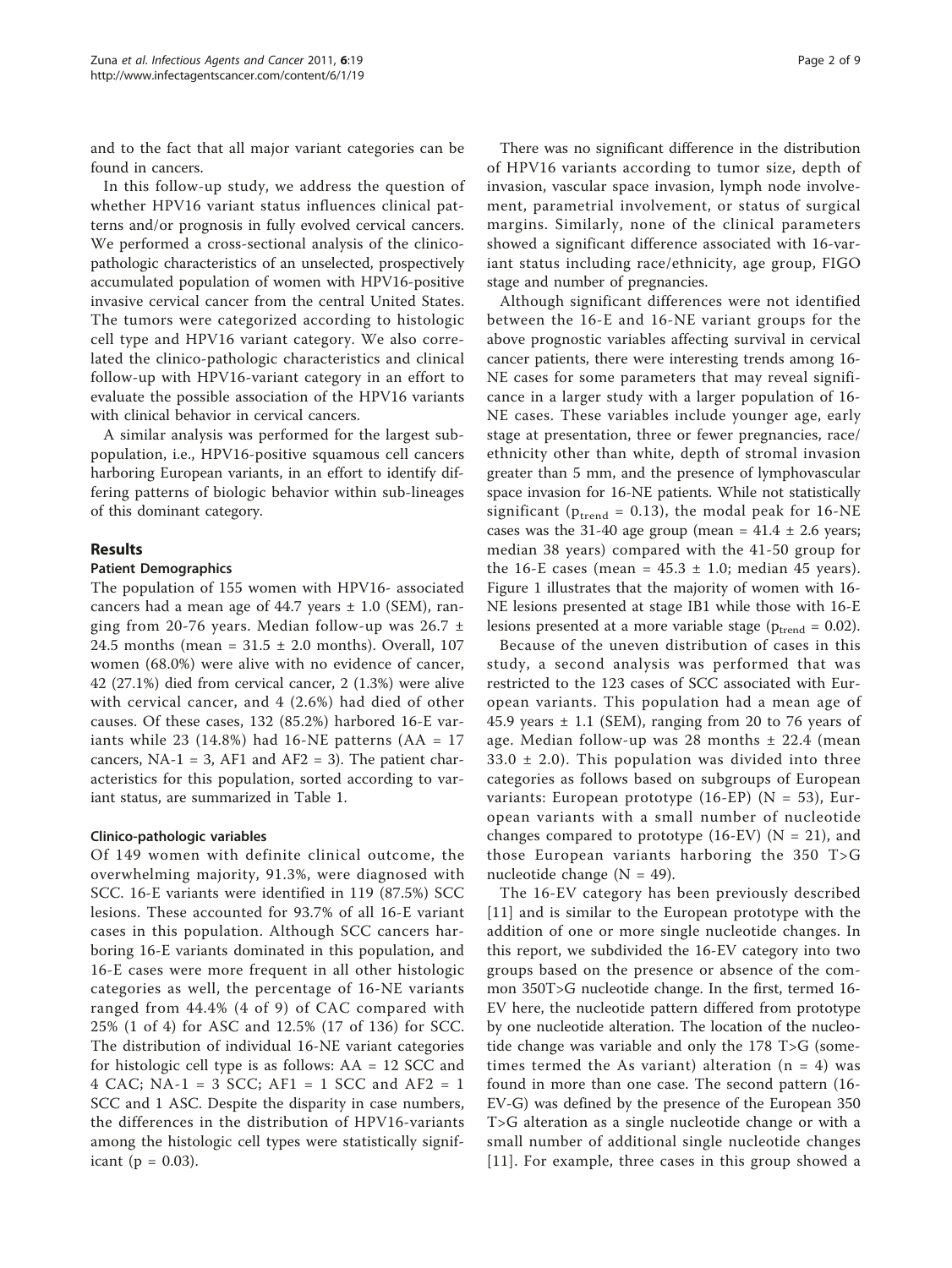| <b>TRAIT</b>                 | <b>CATEGORY</b>    | EUROPEAN $(%^1)$<br>$n = 127$ | NON EUROPEAN (% <sup>1</sup> )<br>$n = 22$ | TOTAL $(%^2)$ | P-VALUE <sup>3</sup><br>$n = 149$ |
|------------------------------|--------------------|-------------------------------|--------------------------------------------|---------------|-----------------------------------|
|                              | Squamous Carcinoma | 119 (87.5)                    | 17 (12.5)                                  | 136 (91.3)    |                                   |
| <b>CELL TYPE</b>             | Adenocarcinoma     | 5(55.6)                       | 4(44.4)                                    | 9(6.0)        | 0.03                              |
|                              | Adenosquamous Ca   | 3(75.0)                       | 1(25.0)                                    | 4(2.7)        |                                   |
|                              |                    |                               |                                            |               |                                   |
| AGE GROUP                    | $20 - 40$          | 46 (78.0)                     | 13 (22.0)                                  | 59 (39.6)     |                                   |
| (YEARS)                      | 41-50              | 46 (92.0)                     | 4(8.0)                                     | 50 (33.6)     | 0.13                              |
|                              | 51-72              | 35 (87.5)                     | 5(12.5)                                    | 40 (26.8)     |                                   |
|                              |                    |                               |                                            |               |                                   |
|                              | White              | 102 (88.7)                    | 13 (11.3)                                  | 115 (77.7)    |                                   |
| <b>RACE</b>                  | Black              | 4(80.0)                       | 1(20.0)                                    | 5(3.4)        | 0.11                              |
|                              | Hispanic           | 7(63.6)                       | 4(36.4)                                    | 11(7.4)       |                                   |
|                              | Native American    | 10(71.4)                      | 4(28.6)                                    | 14 (9.5)      |                                   |
|                              | Asian              | 2(100)                        | 0                                          | 2(1.4)        |                                   |
|                              | Other              | 1(100)                        | 0                                          | 1(0.7)        |                                   |
|                              | Unknown            | $1 -$                         |                                            | $1 -$         |                                   |
|                              |                    |                               |                                            |               |                                   |
|                              | 1A                 | 14 (87.5)                     | 2(12.5)                                    | 16(11.1)      |                                   |
| STAGE (FIGO)                 | <b>1B1</b>         | 42 (75.0)                     | 14 (25.0)                                  | 56 (38.9)     | 0.16                              |
|                              | 1B <sub>2</sub>    | 16 (88.9)                     | 2(11.1)                                    | 18 (12.5)     |                                   |
|                              | $\overline{2}$     | 22 (91.7)                     | 2(8.3)                                     | 24 (16.7)     |                                   |
|                              | 3                  | 18 (94.7)                     | 1(5.3)                                     | 19 (13.2)     |                                   |
|                              | $\overline{4}$     | 11(8.9)                       | 0                                          | 11(7.6)       |                                   |
|                              | Recurrent/Unstaged | $4 -$                         | $1 -$                                      | $5 -$         |                                   |
|                              |                    |                               |                                            |               |                                   |
|                              | $\circ$            | 6(85.7)                       | 1(14.3)                                    | 7(4.9)        |                                   |
| <b>GRAVIDITY</b>             | $1 - 3$            | 73 (82.0)                     | 16 (18.0)                                  | 89 (61.8)     | 0.13                              |
|                              | >3                 | 45 (93.8)                     | 3(6.3)                                     | 48 (33.3)     |                                   |
|                              | ND <sup>4</sup>    | $3 -$                         | $2 -$                                      | $5 -$         |                                   |
|                              |                    |                               |                                            |               |                                   |
| PARAMETRIA <sup>5</sup>      | Negative           | 53 (77.9)                     | 15(22.1)                                   | 68 (60.7)     | 0.12                              |
|                              | Positive           | 40 (90.9)                     | 4(9.1)                                     | 44 (39.3)     |                                   |
|                              | ${\sf ND}$         | $34 -$                        | $3 -$                                      | $37 -$        |                                   |
|                              |                    |                               |                                            |               |                                   |
| Table 1 (cont'd)             |                    |                               |                                            |               |                                   |
|                              | $<\!1$             | 16 (84.2)                     | 3(15.8)                                    | 19 (14.6)     |                                   |
| TUMOR SIZE <sup>5</sup> (cm) | $1 - 4$            | 42 (76.4)                     | 13 (23.6)                                  | 55 (42.3)     | $0.1\,$                           |
|                              | >4                 | 51 (91.1)                     | 5(8.9)                                     | 56 (43.1)     |                                   |
|                              | <b>ND</b>          | $18 -$                        | $1 -$                                      | $19 -$        |                                   |
|                              |                    |                               |                                            |               |                                   |
|                              | $<\,3$             | 15 (93.8)                     | 1(6.3)                                     | 16 (19.3)     |                                   |
| INVASION DEPTH <sup>6</sup>  | $3.1 - 5.0$        | 10(83.3)                      | 2(16.7)                                    | 12(14.5)      | 0.21                              |
| (mm)                         | $>\!5$             | 40 (72.7)                     | 15 (27.3)                                  | 55 (66.3)     |                                   |
|                              | ${\sf ND}$         | $62 -$                        | $4 -$                                      | $66 -$        |                                   |
|                              |                    |                               |                                            |               |                                   |
|                              | Positive           | 40 (74.1)                     | 14 (25.9)                                  | 54 (62.1)     |                                   |
| $VSI^6$                      | Negative           | 29 (87.9)                     | 4(12.1)                                    | 33 (37.9)     | 0.17                              |
|                              | $\mathsf{ND}$      | $58 -$                        | $4 -$                                      | $62 -$        |                                   |
|                              |                    |                               |                                            |               |                                   |

# <span id="page-2-0"></span>Table 1 Clinicopathologic Features of 149 Cervical Cancer Cases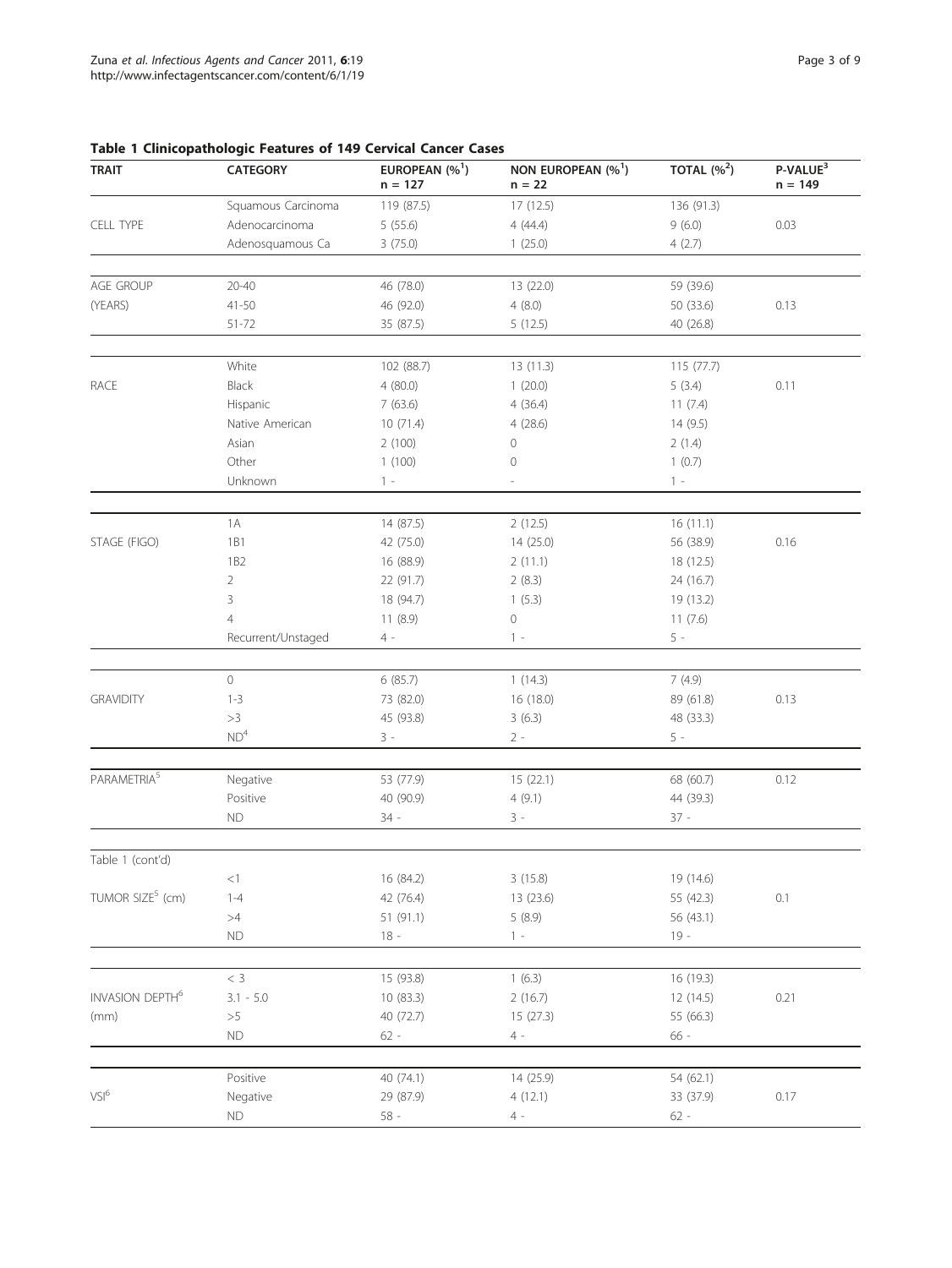| <b>RESECTION</b>         | Positive   | 11(91.7)  | 1(8.3)   | 12(14.6)  |       |
|--------------------------|------------|-----------|----------|-----------|-------|
| MARGINS <sup>6</sup>     | Negative   | 53 (75.7) | 17(24.3) | 70 (85.4) | 0.29  |
|                          | ND.        | $63 -$    | $4 -$    | $67 -$    |       |
|                          |            |           |          |           |       |
| LYMPH NODES <sup>7</sup> | Negative   | 48 (85.7) | 8(14.3)  | 56 (50.4) |       |
|                          | Positive   | 44 (80.0) | 11(20.0) | 55 (49.6) | 0.46  |
|                          | ND.        | $35 -$    | $3 -$    | $38 -$    |       |
|                          |            |           |          |           |       |
|                          | <b>NED</b> | 86 (80.4) | 21(19.6) | 107(71.8) |       |
| STATUS <sup>8</sup>      | <b>DOD</b> | 41 (97.6) | 1(2.4)   | 42 (28.2) | 0.008 |

### <span id="page-3-0"></span>Table 1 Clinicopathologic Features of 149 Cervical Cancer Cases (Continued)

<sup>1</sup>: Percentage calculated across.

<sup>2</sup>: Percentage calculated down.

<sup>3</sup>: Fisher's Exact Test

<sup>4</sup>: ND: No data available

<sup>5</sup>: Parametrial assessment and tumor size were determined by pathologic analysis of a radical hysterectomy or as part of a clinical staging procedure.

<sup>6</sup>: Depth of invasion, margin status and status of vascular space invasion were available only for women with early stage tumors who had a conization or hysterectomy.

<sup>7</sup>: Lymph node dissections were routinely performed as part of radical hysterectomy. It is not standard for higher stage women although cervical biopsy with lymph node dissection was performed for some higher stage women.

<sup>8</sup>: Status: NED = No evidence of cervical cancer at last follow-up; DOD = Dead of cervical cancer

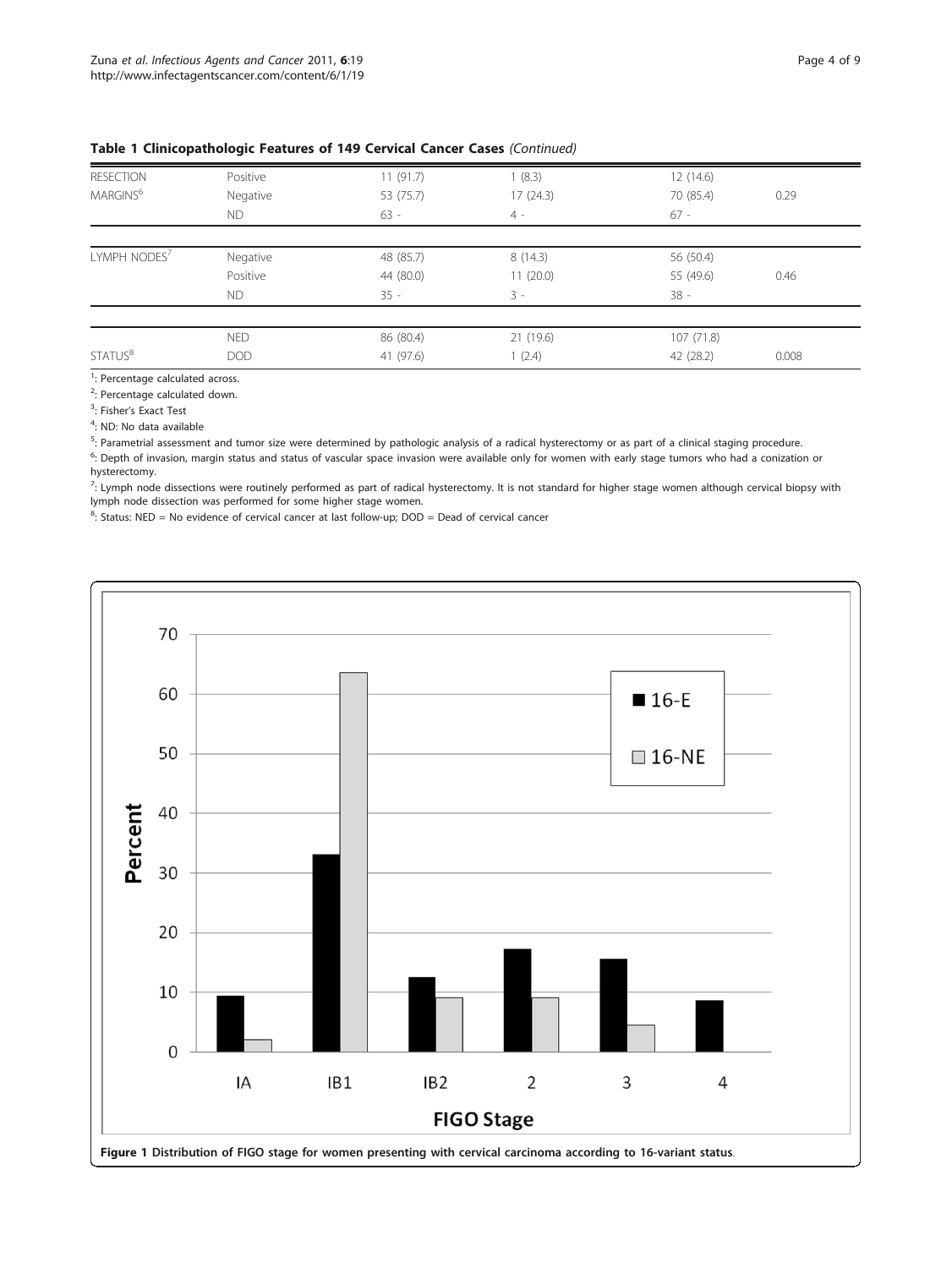131A>G change in addition to 350T>G. Because of the frequency of the 350T>G pattern, this group of 16-EV tumors was analysed separately in this study in an effort to clarify the clinical significance of this change. The 16- EV-G category specifically excludes the 16-NE variants that contain this same nucleotide 350 alteration. The clinico-pathologic characteristics of this population are shown in Table 2.

Cross-sectional analysis restricted to the subgroup of 123 women with SCC harboring European variants failed to demonstrate significant differences among the various clinical and pathologic traits for the different variant categories (Table 2). The 16-EP and 16-EV-G categories had similar characteristics. The 16-EV group was somewhat divergent but the numbers were small and the differences not significant. A comparison of 16- EV-G cases relative to all other 16-E SCC also showed no significant differences (data not shown).

# Clinical Follow-up

After a median follow-up of 29.1 months  $\pm$  23.3, death due to cervical cancer was highly associated with 16-E variant status ( $p < 0.01$ ). While 31% (41/127) of women harboring tumors with 16-E variants died from cervical cancer, only 1 of 23 (4.4%) 16-NE cases died of cervical cancer. There were no differences in follow-up status or total follow-up time within the subgroups of 16-E squamous cancers.

We attempted to explain the survival differences by adjustment (by stratification or restriction) for possible

| <b>TRAIT</b>            | <b>CATEGORY</b>            | 16-EP $(%^{1})$<br>$n = 52$ | 16-EV $(%^{1})$<br>$n = 20$ | 16-EV-G $(\%^{1})$<br>$n = 47$ | Total $(%^2)$<br>$n = 119$ | P-VALUE <sup>3</sup> |
|-------------------------|----------------------------|-----------------------------|-----------------------------|--------------------------------|----------------------------|----------------------|
|                         | Non-keratinizing           | 26 (41.9)                   | 12 (19.4)                   | 24 (38.7)                      | 62 (57.4)                  |                      |
| CELL TYPE               | Keratinizing               | 21 (45.7)                   | 5(10.9)                     | 20 (43.5)                      | 46 (42.6)                  | 0.53                 |
|                         | Squamous, NOS <sup>4</sup> | $5 -$                       | $3 -$                       | $3 -$                          | $11 -$                     |                      |
| AGE GROUP               | $20 - 40$                  |                             | 5(12.5)                     | 20 (50.0)                      | 40 (33.6)                  |                      |
|                         |                            | 15(37.5)                    |                             |                                |                            |                      |
|                         | $41 - 50$                  | 20 (45.5)                   | 11(25.0)                    | 13 (29.5)                      | 44 (37.0)                  | 0.26                 |
|                         | $51 - 72$                  | 17(48.6)                    | 4(11.4)                     | 14(40.0)                       | 35 (29.4)                  |                      |
| RACE                    | White                      | 44 (45.8)                   | 15 (15.6)                   | 35 (38.5)                      | 94 (76.1)                  |                      |
|                         | Black                      | 2(50.0)                     | 2(50.0)                     | $\mathbb O$                    | 4(3.4)                     | 0.07                 |
|                         | Hispanic                   | 2(28.6)                     | $\mathbb O$                 | 5(71.4)                        | 7(5.9)                     |                      |
|                         | Native American            | 3(30.0)                     | 1(10.0)                     | 6(60.0)                        | 10(8.5)                    |                      |
|                         | Asian                      | 1(50.0)                     | 1(50.0)                     | $\circ$                        | 2(1.7)                     |                      |
|                         | Other                      | $0 -$                       | 1(100)                      | $\mathsf{O}\xspace$            | 1(0.8)                     |                      |
|                         | ND <sup>5</sup>            | $0 -$                       | $0 -$                       | $1 -$                          | $1 -$                      |                      |
|                         | 1A                         | 6 (42.9)                    | 2(14.3)                     | 6 (42.9)                       | 14 (12.2)                  |                      |
| STAGE (FIGO)            | <b>1B1</b>                 | 16(44.4)                    | 8(22.2)                     | 12 (33.3)                      | 36(31.3)                   | 0.75                 |
|                         | 1B <sub>2</sub>            | 4(28.6)                     | 3(21.4)                     | 7(50.0)                        | 14(12.2)                   |                      |
|                         | $\overline{2}$             | 10(45.5)                    | 1(4.5)                      | 11(50.0)                       | 22 (19.1)                  |                      |
|                         | 3                          | 9(50.0)                     | 3(16.7)                     | 6(33.3)                        | 18 (15.6)                  |                      |
|                         | $\overline{4}$             | 5(45.5)                     | 3(27.3)                     | 3(27.3)                        | 11(9.6)                    |                      |
|                         | Recurrent/Unstaged         | $2 -$                       | $0 -$                       | $2 -$                          | $4 -$                      |                      |
|                         |                            |                             |                             |                                |                            |                      |
|                         | $\circ$                    | 4(80.0)                     | $0 -$                       | 1(20.0)                        | 5(4.3)                     |                      |
| <b>GRAVIDITY</b>        | $1 - 3$                    | 24 (35.8)                   | 11(16.4)                    | 32 (47.8)                      | 67 (57.8)                  | 0.18                 |
|                         | $>\!3$                     | 22 (50.0)                   | 9(20.5)                     | 13 (29.5)                      | 44 (37.9)                  |                      |
|                         | ND <sup>5</sup>            | $2 -$                       | $0 -$                       | $1 -$                          | $3 -$                      |                      |
| $\mathsf{PARAMETRIA}^6$ | Negative                   | 20 (43.5)                   | 8 (17.4)                    | 18 (39.1)                      | 46 (53.5)                  |                      |
|                         | Positive                   | 19 (47.5)                   | 6(15.0)                     | 15 (37.5)                      | 40 (46.6)                  | 0.92                 |
|                         | <b>ND</b>                  | $13 -$                      | 6 -                         | $14 -$                         | $33 -$                     |                      |

Table 2 Clinicopathologic Features of 119 HPV16-Positive Squamous Cell Carcinoma Cases with European Variants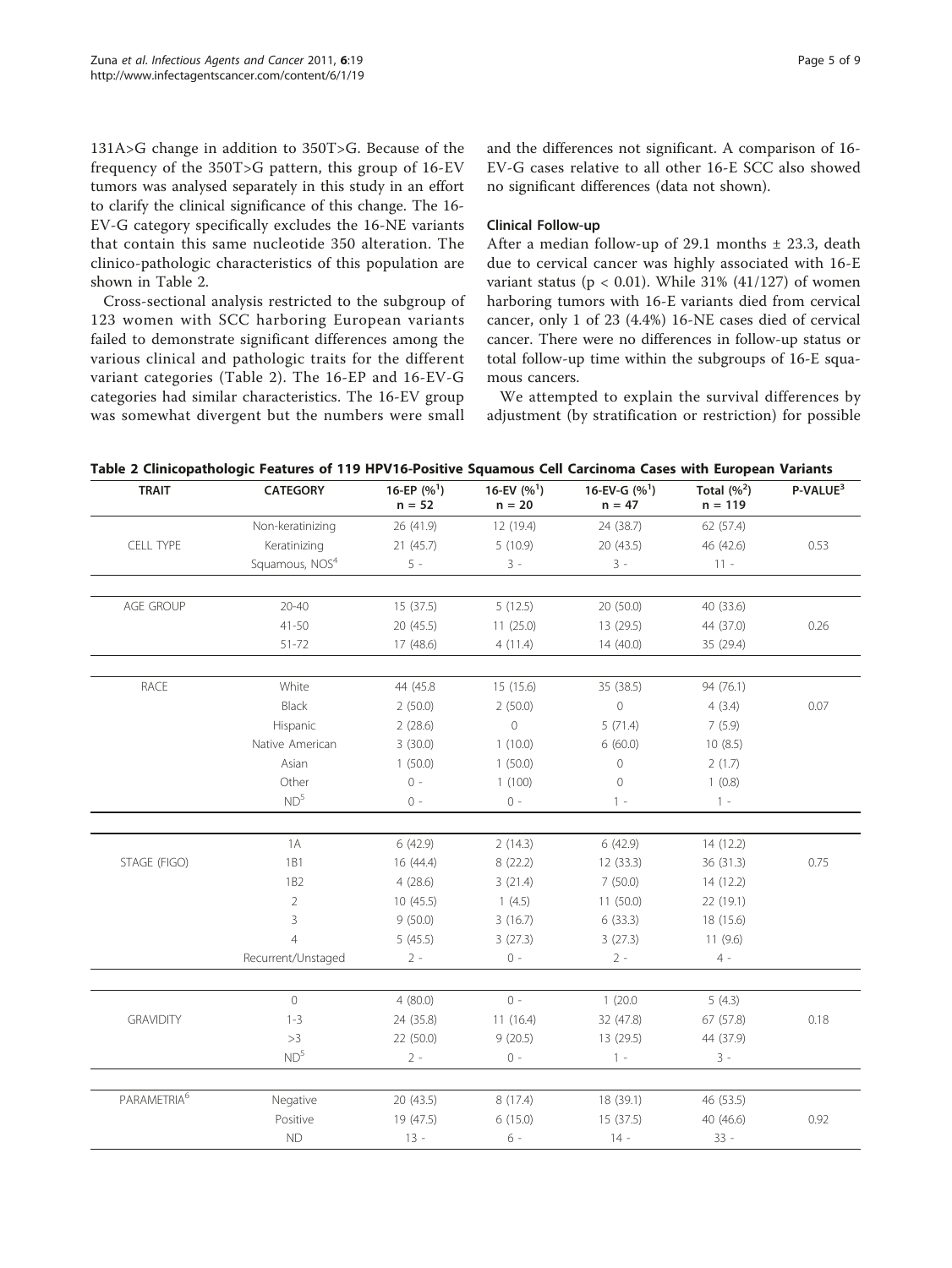| (Continued)      | Table 2 Clinicopathologic Features of 119 HPV16-Positive Squamous Cell Carcinoma Cases with European Variants |  |  |  |
|------------------|---------------------------------------------------------------------------------------------------------------|--|--|--|
| Table 2 (cont'd) |                                                                                                               |  |  |  |

| $I$ able $Z$ (CONT $U$ )     |             |           |           |           |           |      |
|------------------------------|-------------|-----------|-----------|-----------|-----------|------|
|                              | <1          | 6(40.0)   | 2(13.3)   | 7(46.7)   | 15(14.7)  |      |
| TUMOR SIZE <sup>6</sup> (cm) | $1 - 4$     | 18 (46.2) | 7(17.9)   | 14 (35.9) | 39 (38.2) | 0.96 |
|                              | >4          | 21(43.8)  | 7(14.6)   | 20(41.7)  | 48 (47.1) |      |
|                              | <b>ND</b>   | $7 -$     | $4 -$     | $6 -$     | $17 -$    |      |
|                              | $<$ 3       |           |           |           |           |      |
|                              |             | 3(23.1)   | 2(15.4)   | 8(61.5)   | 13 (22.0) |      |
| INVASION DEPTH <sup>7</sup>  | $3.1 - 5.0$ | 5(62.5)   | $\circ$   | 3(37.5)   | 8(13.3)   | 0.24 |
| (mm)                         | >5          | 19 (50.0) | 7(18.4)   | 12(31.6)  | 38 (64.4) |      |
|                              | <b>ND</b>   | $25 -$    | $11 -$    | $24 -$    | $60 -$    |      |
|                              |             |           |           |           |           |      |
|                              | Positive    | 15(40.5)  | 6(16.2)   | 16 (43.2) | 37 (59.7) |      |
| $VSI^7$                      | Negative    | 12(48.0)  | 3(12.0)   | 10(40.0)  | 25 (40.3) | 0.83 |
|                              | <b>ND</b>   | $25 -$    | $11 -$    | $21 -$    | $57 -$    |      |
|                              |             |           |           |           |           |      |
| <b>RESECTION</b>             | Positive    | 7(63.6)   | 1(9.1)    | 3(27.3)   | 11(19.3)  |      |
| MARGINS <sup>7</sup>         | Negative    | 19 (41.3) | 8(17.4)   | 19 (41.3) | 46 (80.7) | 0.49 |
|                              | <b>ND</b>   | $26 -$    | $11 -$    | $25 -$    | $65 -$    |      |
|                              | Negative    | 20 (47.6) | 4(9.5)    | 18 (42.9) | 42 (49.4) |      |
| LN STATUS <sup>8</sup>       | Positive    | 18 (41.9) | 8(18.6)   | 17 (39.5) | 43 (50.6) | 0.55 |
|                              | <b>ND</b>   | $14 -$    | $8 -$     | $12 -$    | $34 -$    |      |
|                              | <b>NED</b>  | 34 42.5)  | 13 (16.3) | 33 (41.3) | 80 (67.2) |      |
| STATUS <sup>9</sup>          |             |           |           |           |           |      |
|                              | <b>DOD</b>  | 18 46.2)  | 7(17.9)   | 14 (35.9) | 39 (32.8) | 0.87 |

<sup>1</sup>: Percentage calculated across.

<sup>2</sup>: Percentage calculated down.

<sup>3</sup>: Fisher's exact test

4 : Squamous, NOS: Women with very small tumors or tiny biopsies were difficult categorize as to cell type and were not included in these analyses.

<sup>5</sup>: ND: No data available

<sup>6</sup>: Tumor size and parametrial assessment were determined by pathologic evaluation of a radical hysterectomy or as part of a clinical staging procedure.

 $^{7}$ : Depth of invasion, margin status and status of vascular space invasion were available only for women with early stage tumors who had a conization or hysterectomy.

<sup>8</sup>: Lymph node dissections were routinely performed as part of radical hysterectomy. It is not standard for higher stage women although cervical biopsy with lymph node dissection was performed for some higher stage women.

 $9$ : Status: NED = No evidence of cervical cancer; DOD = Dead of cervical cancer

factors such as stage at diagnosis or age, which showed a relationship both to variant status and outcome. Even within Stage 1 cancers, however, for which survival was favorable, tumors with 16-E variants tended to have somewhat worse outcomes than those with 16-NE variants (data not shown).

# **Discussion**

The rationale behind the possibility of biological differences associated with variant status is related to alterations in primary HPV DNA sequence that may alter control elements or affect the function of translated proteins that interact with the host. For example, the most common E6 sequence variation from prototype described in the 16-E-variants is 350 T> G that results

in a L83V amino acid change in the E6 protein. Such amino acid changes can potentially alter tertiary structure and may influence protein function. In vitro studies of different HPV16-variants have suggested differences in biological activity [\[13](#page-8-0)], but an in vivo mechanism of enhanced biological activity has not been described. To date, evidence for different biological effects related to the sequence variants in patients has accumulated on an epidemiologic basis.

The increased risk for progression of 16-NE cervical lesions to high grade CIN and carcinoma has been attributed in part to reports that 16-NE variants are associated with a higher rate of HPV16 persistence and development of high-grade intraepithelial cervical lesions [[6,7\]](#page-8-0). In this report, we explored the question of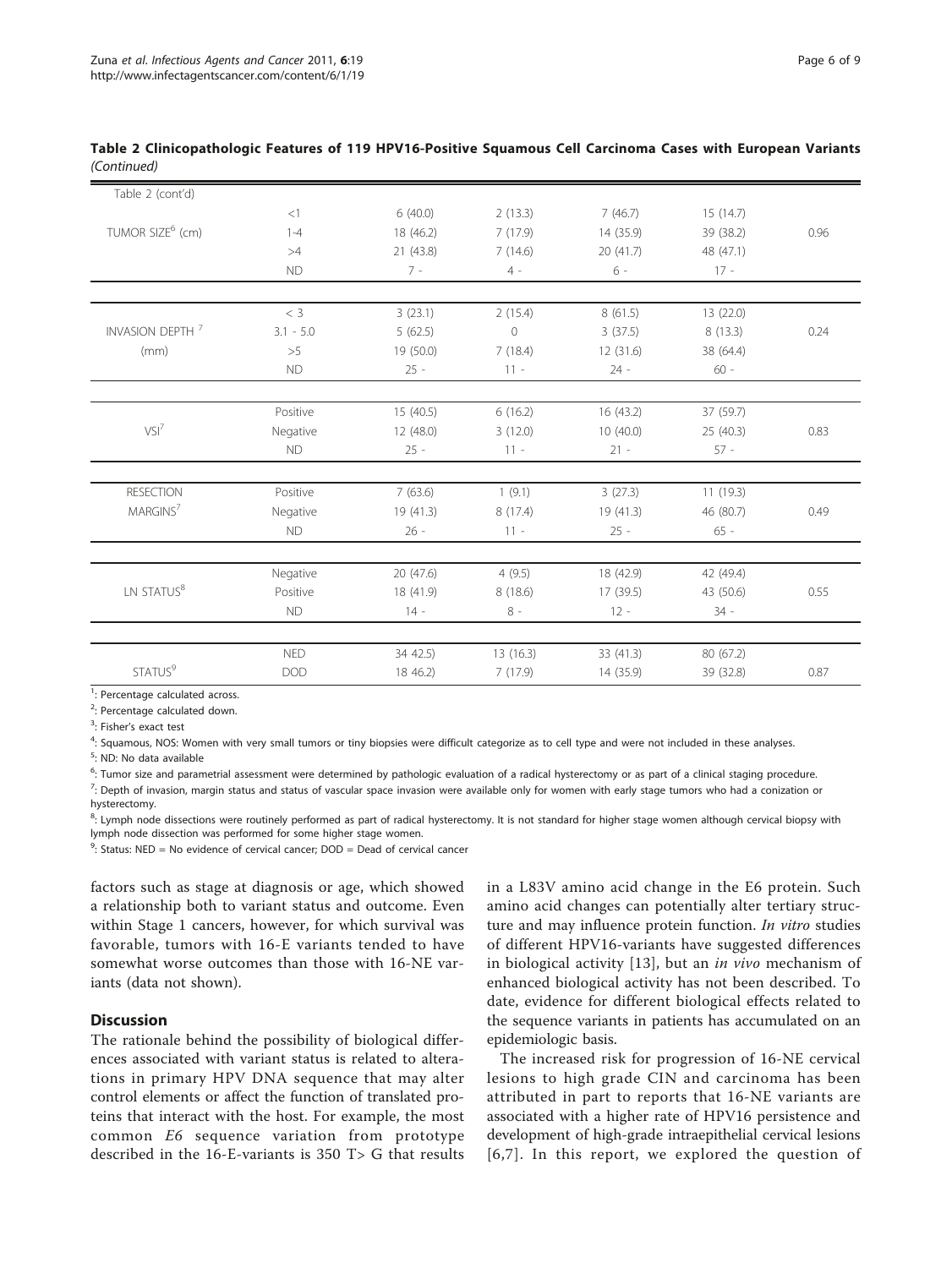whether this increased risk for progression associated with 16-NE variants also correlates with increased aggressiveness of fully evolved invasive cancers. Our data for 155 HPV16-positive cervical cancer cases followed for a median of 29.1 months does not support this hypothesis. In fact, the women with tumors harboring 16-E variants had a statistically increased risk of death due to cervical cancer. A major problem in interpreting these results, however, is the skewed pattern of our cases, with strong predominance of squamous cancers and 16-E patterns. This imbalance could mask any possible difference in the behavior associated with the 16-NE lesions. For example, 16-NE variants, particularly the AA variant, have been reported to be associated with CAC [[9,10](#page-8-0)] which have a more aggressive course than SCC in some reports [[14,15\]](#page-8-0). In this population, however, only 14 (9.0%) HPV16-positive cases were CAC or ASC.

Survival in cervical cancer patients is related primarily to stage at diagnosis, tumor size, depth of cervical stromal invasion, parametrial involvement, lymphovascular space invasion, and lymph node status [\[16\]](#page-8-0). Histologic cell type [\[17](#page-8-0)] as well as HPV genotype, especially HPV18 [[18](#page-8-0)] have also been reported as prognostic factors.

While survival in this study was correlated with 16-E variant status, there are clues to suggest that this may be an overly simplistic impression given the disproportionate number of cases in the two groups. In this study most of the 16-NE cancer patients presented at a young age and at an early stage (1B1). Additionally, these data showed non-significant trends in which 16-NE lesions had larger size at presentation with increased rate of vascular space invasion and lymph node metastases. It is therefore conceivable that the small number of 16-NE lesions in this population has resulted in a non-representative distribution of cases. Similarly, it is not clear whether this pattern is representative of all 16-NE cases or if our population is simply anomalous due to small numbers of 16-NE cases. Conceivably, our young 16-NE cases represent a detection bias in which younger women with cancer were identified because of screening while the older 16-E population presented with signs and symptoms of cancer. The relatively small proportion of 16-NE cases could thus result in anomalous results. On the other hand, these results raise the possibility that 16-NE variants have a preferential role in progression to malignancy but do not differentially influence clinical behavior in fully evolved cancers. When we analyzed a subpopulation of cancer cases representing the dominant group of HPV16 European sequence patterns, we were unable to show a difference in clinical behavior based on subcategories of 16-E variants.

# Conclusions

While our earlier study showed a significant association of 16-NE variant status with progression to high grade CIN and invasive cancer in cases with a wide spectrum of cervical disease[[11](#page-8-0)], we have not been able demonstrate more aggressive behavior for actual invasive carcinomas associated with these variants. These results, however, should be interpreted with caution due to the limited number of 16-NE cases in this population. A larger study with a larger population of 16-NE cases is needed to clarify these issues.

# Methods

# Patient Population

From 1999-2009, 319 unselected cases of primary, metastatic and recurrent invasive cervical carcinoma were prospectively entered into this study based on the collection of a liquid-based cytologic sample that was tested for HPV DNA and a histologic diagnosis of invasive cervical cancer. The population seen at our institution is variably screened for cervical cancer so that some cancer patients were identified by routine screening while others presented with clinical signs and symptoms related to cervical cancer. Included in this total were 164 cases from the SUCCEED study [\[19\]](#page-8-0) and 85 cases that were included in previous reports [[20\]](#page-8-0). These women were staged according to FIGO (International Federation of Gynecology and Obstetrics, 2000) and treated at the OU Medical Center in Oklahoma City using standard therapies of surgery, radiation, and chemotherapy as indicated by individual patient characteristics. Of the 167 HPV16-positive cancer cases, 155 were available for variant analysis. Because 80 (51.6%) women did not undergo total hysterectomy and 40 (25.8%) did not have a lymphadenectomy, some pathologic variables were not evaluable in all cases. Follow-up was determined by chart review and death records for the state of Oklahoma. In addition to clinico-pathologic parameters, we compared over-all follow-up taking into account clinical stage at diagnosis, race, age, and censoring due to loss-to-follow-up. Statistical analyses reported below were performed using the population of women  $(n =$ 149) with defined outcome (i.e., no evidence of disease or dead of cervical cancer). This study was performed with the approval of the Institutional Review Board for the University of Oklahoma Health Sciences Center.

#### Pathologic Categorization

All cancer diagnoses were confirmed histologically and the cell type was determined using routine hematoxylin and eosin staining supplemented by any special stains performed at the time of initial diagnosis. The tumor cell types were categorized using standard histologic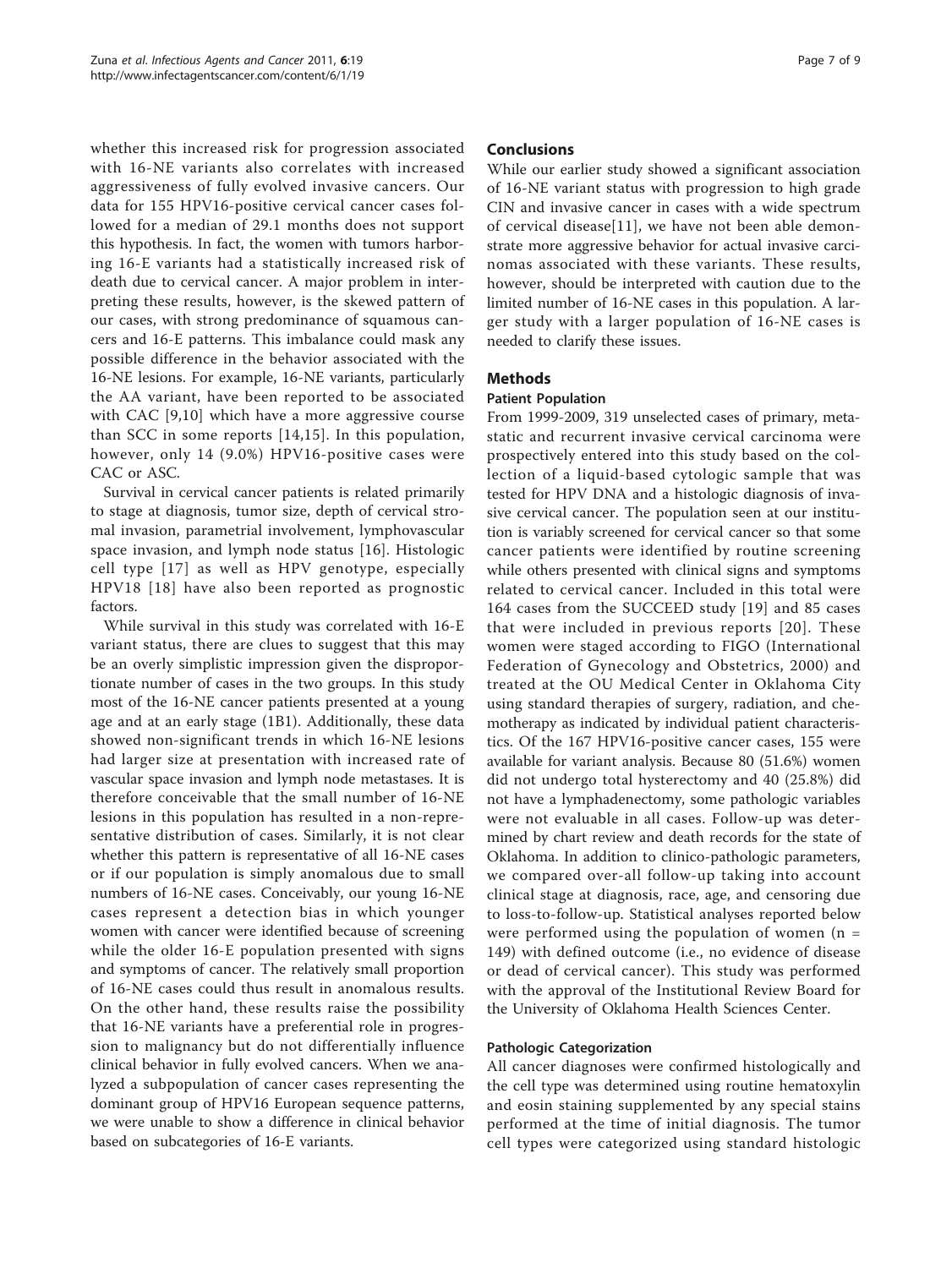<span id="page-7-0"></span>criteria [[21\]](#page-8-0). Squamous cell carcinomas (SCC) were designated as "large cell keratinizing" when at least one well-formed keratin pearl was identified [[22\]](#page-8-0) and "large cell non-keratinizing" when no pearls were identified. Squamous tumors that were very small or for which only small biopsies were available, were listed as "SCC, not otherwise specified".

The major histologic categories included  $SCC$  (n = 141), both keratinizing and non-keratinizing patterns, adenocarcinoma (CAC) ( $n = 10$ ), and adenosquamous carcinoma (ASC) ( $n = 4$ ). There were no HPV16-positive small cell neuroendocrine carcinomas in this population.

#### HPV Testing Using L1 Consensus Primers

Liquid-based cytologic samples were collected in PreservCyt<sup>®</sup> (Hologic, Malborough, MA) at the time of clinical evaluation and the cellular DNA was extracted using the QIAamp® DNA Blood and Tissue Mini Kit (Qiagen, Valencia, CA). HPV genotyping was performed using the reverse line blot/Linear Array® HPV Genotyping Test (Roche Molecular Systems, Alameda, CA), as previously described [\[20\]](#page-8-0).

#### Variant Analysis

Aliquots of cellular DNA from HPV16-positive tumor samples were analyzed for HPV16 E6 variant category using PCR amplification and bidirectional PCR-based fluorescent dideoxy chain termination sequencing using the same primers used for initial amplification, as previously described [[11\]](#page-8-0).

Sequence alignments were performed using CLUS-TALW [\[23](#page-8-0)]. Only nucleotide changes verified as occurring on both strands were accepted.

An HPV16-variant category was assigned for each case using the prototype nucleotide sequence for HPV16 [[24](#page-8-0)] (modified as HPV16R [\[25](#page-8-0)]) as well as published HPV16 E6 sequence patterns that define the different variants [3]. The 16-E category included the prototype sequence and related patterns showing only a small number of nucleotide changes, while the 16-NE categories included Asian-American (AA), Native-American (NA-1), and African (AF-1 and AF-2).

In the secondary analysis restricted to 16-E SCC cases, the variants were subdivided into 16-EP (prototype), 16- EV (European prototype sequence with a small number of additional nucleotide differences), and 16-EV-G (European sequence with the common 350T>G substitution; cases with nucleotide changes in addition to 350T>G were also included).

#### **Statistics**

Tabular analyses were performed using chi square and Fisher's exact and Cochran-Mantel-Haenszel trend tests.

Statistical significance was assigned to 2-sided probability values < .05.

#### Acknowledgements

This study was supported by grants from the Oklahoma Center for the Advancement of Science and Technology (OCAST HR05-136) and from the National Cancer Institute (03-A117523) as well as from contract N02-CP-31102 from the National Cancer Institute. Drs. Wentzensen and Schiffman are supported by the Intramural Research Program of the National Institutes of Health. Special thanks are due to Greg Rydzak, Information Management Services, Silver Spring, MD for his assistance in data analysis as well as to Tracey Young and her associates in the Department of Obstetrics and Gynecology and Susan Nagelhout, CTR of the OU Medical Center Tumor Registry for their efforts in obtaining patient follow-up information.

#### Author details

<sup>1</sup>Department of Pathology, University of Oklahoma Health Sciences Center, 940 SL Young Blvd, Oklahoma City, Oklahoma, 73104-5042, USA. 2 Department of Obstetrics and Gynecology, Division of Gynecologic Oncology, University of Oklahoma Health Sciences Center, 800 NE 10th St. Suite 2001-2, Oklahoma City, Oklahoma, 73104-5418, USA. <sup>3</sup>Division of Cancer Epidemiology and Genetics, National Cancer Institute, 6120 Executive Blvd, Room 5024, Rockville, Maryland 20852-7234, USA. <sup>4</sup>Department of Obstetrics and Gynecology, University of Missouri Health System, 115 Business Loop 70W, Columbia, Missouri 56203-3244, USA. <sup>5</sup>Department of Pathology and Laboratory Medicine, Tulane University Health Sciences, 1430 Tulane Avenue SL-79, New Orleans, Louisiana 70112-2699, USA. <sup>6</sup>Obstetrics and Gynecology Department, Vanderbilt University Medical Center, 1161 21st Ave S, Nashville, Tennessee 37232-0011, USA. <sup>7</sup>Department of Cancer Etiology, City of Hope and the Beckman Institute, 1500 East Duarte Rd, Duarte, CA 91010-3012, USA.

#### Authors' contributions

REZ: overall leader for this effort including data generation, data analysis and writing of the manuscript; ET: performed chart reviews and patient followup; NW: current team leader for SUCCEED who contributed a subset of patients, participated in data interpretation and in writing of manuscript; CM: performed chart reviews and patient follow-up; RAA: technical supervisor responsible for laboratory analyses; RS: developed HPV16 variant methodology for this study; STD: oversaw genotyping and HPV16 variant methodology; MAG: contributed patients including SUCCEED patients for this study; SSW: original team leader for SUCCEED at NCI, contributed cases for this study; JW: contributed patients including SUCCEED cases; MS: original co-team leader for SUCCEED, contributed cases to this study, provided statistical analysis and data interpretation. All co-authors participated in the preparation of this manuscript and approved the final version.

#### Competing interests

The authors declare that they have no competing interests.

Received: 25 August 2011 Accepted: 28 October 2011 Published: 28 October 2011

#### References

- 1. Li N, Franceschi S, Howell-Jones R, Snijders PJ, Clifford GM: Human papillomavirus type distribution in 30,848 invasive cervical cancers worldwide: Variation by geographical region, histological type and year of publication. Int J Cancer 2010, 128:927-935.
- 2. de Villiers E-M, Fauquet C, Broker TR, Bernard H-U, zur Hausen H: [Classification of papillomaviruses.](http://www.ncbi.nlm.nih.gov/pubmed/15183049?dopt=Abstract) Virology 2004, 324:17-27.
- 3. Yamada T, Wheeler C, Halpern A, Stewart A, Hildesheim A, Jenison S: [Human papillomavirus type 16 variant lineages in United States](http://www.ncbi.nlm.nih.gov/pubmed/7494284?dopt=Abstract) [populations characterized by nucleotide sequence analysis of the E6, L2,](http://www.ncbi.nlm.nih.gov/pubmed/7494284?dopt=Abstract) [and L1 coding segments.](http://www.ncbi.nlm.nih.gov/pubmed/7494284?dopt=Abstract) J Virol 1995, 69:7743-7753.
- 4. Chan SY, Bernard HU, Ong CK, Chan SP, Hofmann B, Delius H: [Phylogenetic](http://www.ncbi.nlm.nih.gov/pubmed/1326639?dopt=Abstract) [analysis of 48 papillomavirus types and 28 subtypes and variants: a](http://www.ncbi.nlm.nih.gov/pubmed/1326639?dopt=Abstract) [showcase for the molecular evolution of DNA viruses.](http://www.ncbi.nlm.nih.gov/pubmed/1326639?dopt=Abstract) *J Virol* 1992. 66:5714-5725.